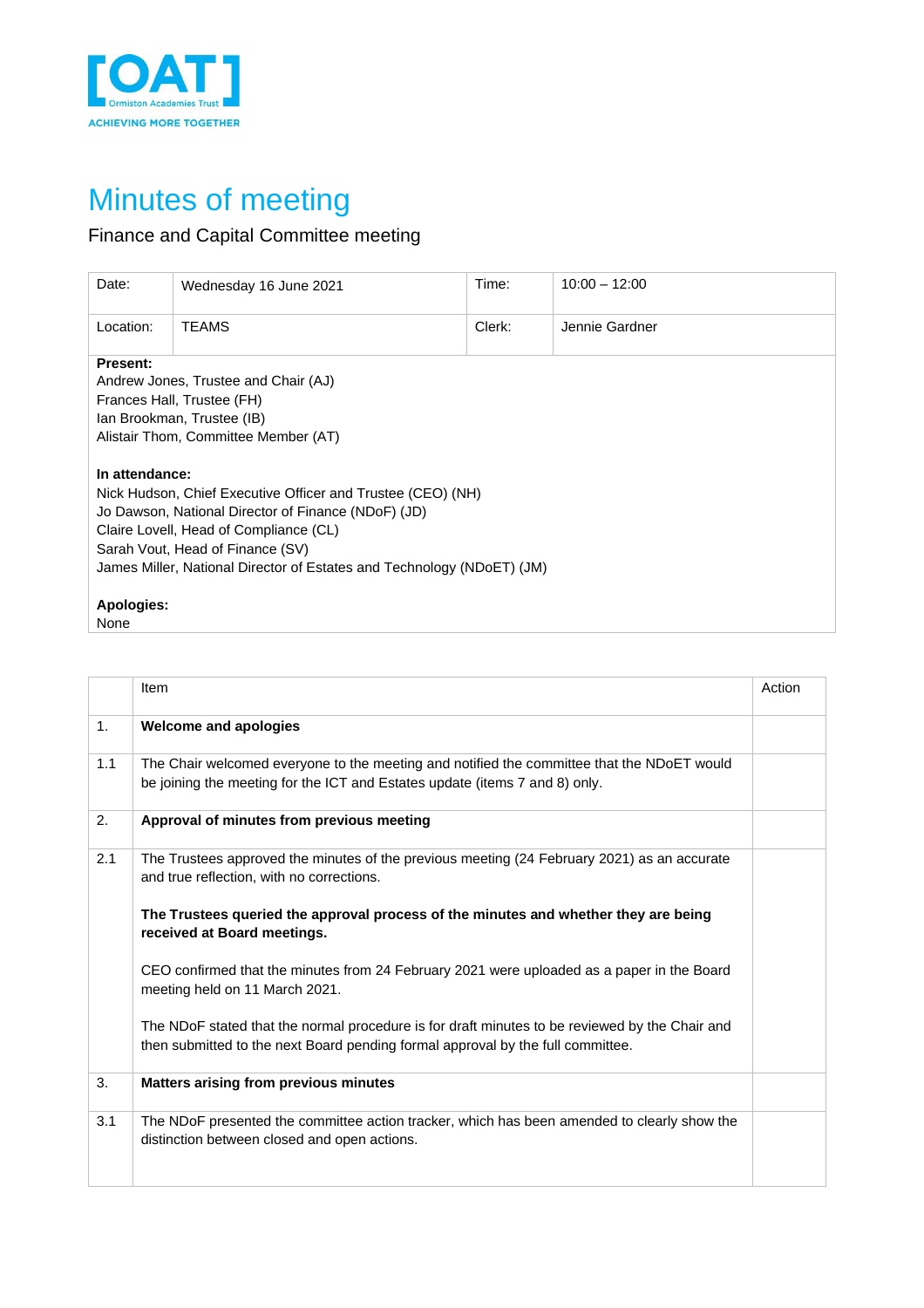

|     | The NDoF highlighted that some actions had been consolidated and transferred to other<br>committees including the People Committee and committed to communicate changes to each<br>committee.                                                                                                                                                                                                                                                          | <b>NDoF</b> |
|-----|--------------------------------------------------------------------------------------------------------------------------------------------------------------------------------------------------------------------------------------------------------------------------------------------------------------------------------------------------------------------------------------------------------------------------------------------------------|-------------|
| 4.  | Update on the Financial Position of the Trust                                                                                                                                                                                                                                                                                                                                                                                                          |             |
| 4.1 | The Chair suggested that both papers 4 and 5 be reviewed and discussed together given the<br>inter-dependence between the two.                                                                                                                                                                                                                                                                                                                         |             |
|     | The committee discussed the reserves strategy and use of contingencies.                                                                                                                                                                                                                                                                                                                                                                                |             |
|     | The Trustees discussed how the reserves policy was a change to previous strategy which<br>saw a steady increase from 3% to ~4% over a three-year period. The Trustees asked how<br>this change would be received by the ESFA.                                                                                                                                                                                                                          |             |
|     | The NDoF advised that quarterly meetings are held with the ESFA. During these meetings, latest<br>forecasts and longer-term plans are discussed. The ESFA are supportive of a plan that delivers<br>reserves between 3 and 5% but optimises investment in education. The NDoF highlighted that<br>the next meeting with the ESFA was planned for the Friday 18th June. The NDoF will summarise<br>that discussion within the final paper to the Board. | <b>NDoF</b> |
|     | CEO confirmed that the Department for Education and Education Standards and Funding Agency<br>have more confidence in the Trust, regarding how finances are managed.                                                                                                                                                                                                                                                                                   |             |
|     | The Trustees discussed the management of the contingency and agreed the proposed use<br>of the contingency. The Trustees requested that any change to the proposed use of the<br>contingency be brought back to the F&C for approval.                                                                                                                                                                                                                  | <b>NDoF</b> |
|     | The NDoF advised that termly forecasts would be performed going forward - in September,<br>January and April and risks and opportunities managed in between. The NDoF advised that<br>allocation of the contingency would be managed via the forecasting process involving Trustees<br>(and in line with the process outlined in the Finance Delegation of Authority).                                                                                 |             |
|     | The Trustees agreed the reserves plan and contingency.                                                                                                                                                                                                                                                                                                                                                                                                 |             |
|     | The Chair invited the NDoF to present the papers.                                                                                                                                                                                                                                                                                                                                                                                                      |             |
|     | The NDoF highlighted the must do's around forecasting and budgeting, including the level of<br>detail for each year, and the submission deadline at the end of July.                                                                                                                                                                                                                                                                                   |             |
|     | The NDoF explained the different types of finance information presented and how they were used<br>by the Finance team and executive team in managing the financial position of the Trust. The<br>NDoF also gave examples of areas of improvement around finance reporting which would be a<br>focus-areas during 21/22 e.g., more detailed payroll analysis.                                                                                           |             |
|     | The NDoF explained the reason for the contingency and the link between this and the risks and<br>opportunities around teachers pay, exam rebates, covid grants and other sensitivities.                                                                                                                                                                                                                                                                |             |
|     | The Trustees queried the future of the partnership fee.                                                                                                                                                                                                                                                                                                                                                                                                |             |
|     | The NDoF advised that this was under review and would depend on how much was centralised<br>and the nature of what was centralised. For example, some Trusts recharge ICT and School<br>Improvement costs separately to traditional management fees.                                                                                                                                                                                                   |             |
|     |                                                                                                                                                                                                                                                                                                                                                                                                                                                        |             |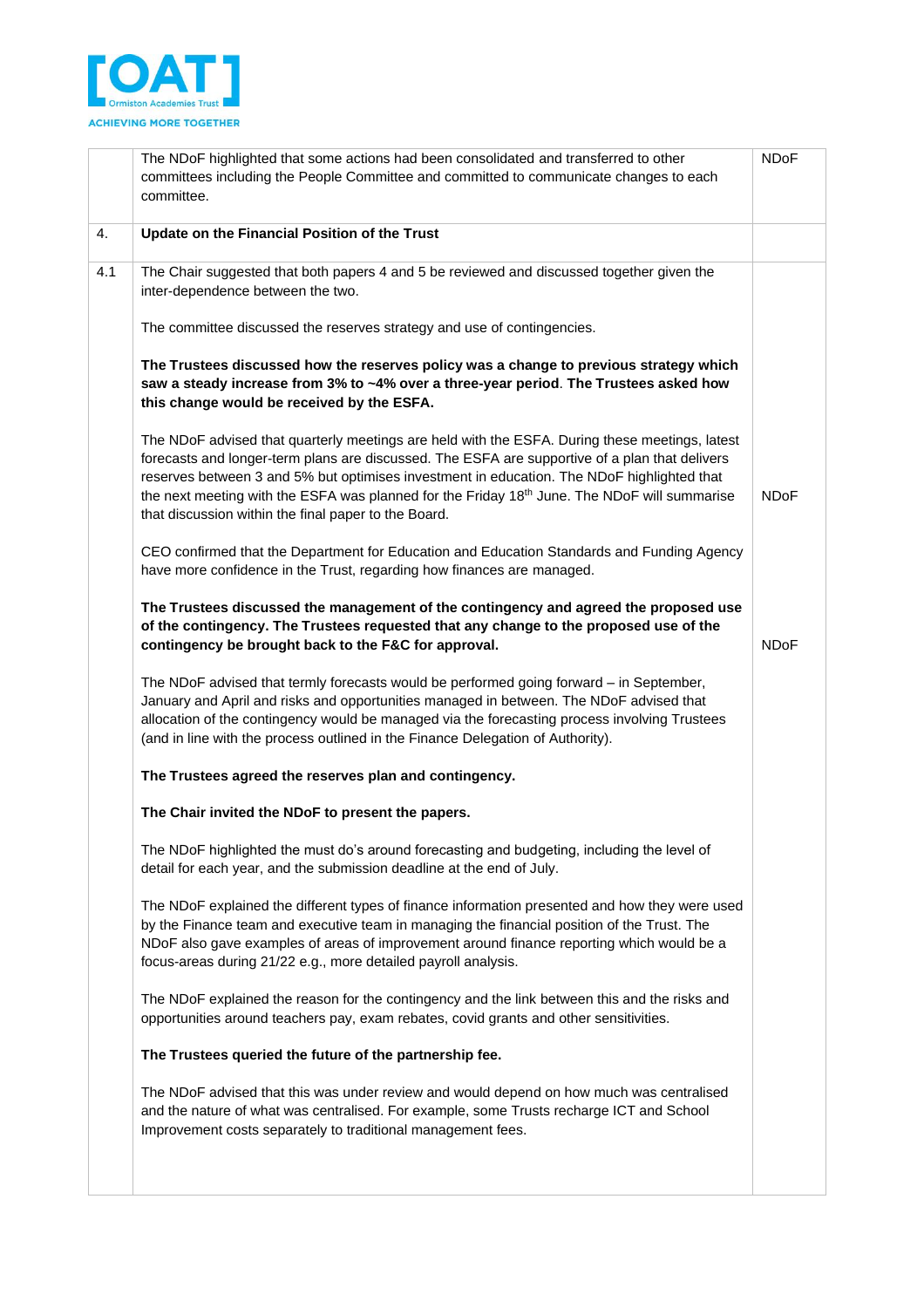

|     | The Trustees asked the NDoF to discuss the academies in deficit.                                                                                                                                                                                                                                                                                                                                                                                                                                                                                                                                                                     |             |
|-----|--------------------------------------------------------------------------------------------------------------------------------------------------------------------------------------------------------------------------------------------------------------------------------------------------------------------------------------------------------------------------------------------------------------------------------------------------------------------------------------------------------------------------------------------------------------------------------------------------------------------------------------|-------------|
|     | The NDoF discussed the four academies that are budgeting a deficit detailing that the total deficit<br>across these four academies was ~£100k, the underlying reasons, the likelihood of them<br>breaking even and plans to return these to a break-even or surplus position in 22/23. The NDoF<br>highlighted that none of these situations was down to poor financial management - some were<br>due to academies that were growing, and one was an RI school in a turnaround situation. As part<br>of this discussion, the NDoF highlighted the risk around pupil numbers in some primaries due to<br>changing local demographics. |             |
|     | The Trustees asked if the impact of COVID-19 and Brexit will create a risk regarding the<br>number on roll in some academies that have a high intake of East-European children.                                                                                                                                                                                                                                                                                                                                                                                                                                                      |             |
|     | The CEO and the NDoF committed to discuss pupil projections during the next round of Trust/<br>Local Authority meetings.                                                                                                                                                                                                                                                                                                                                                                                                                                                                                                             |             |
|     | The Trustees asked the NDoF to discuss the investment in lead practitioners.                                                                                                                                                                                                                                                                                                                                                                                                                                                                                                                                                         |             |
|     | The NDoF commented on the positive feedback received during academy strategic discussions<br>regarding lead practitioners. The NDoF committed to include an appropriate analysis with regard<br>to increased central FTE/costs in the final board paper to support the wider strategic update by<br>the CEO and in the context of providing an update on the impact of Lead Practitioners.                                                                                                                                                                                                                                           | <b>NDoF</b> |
|     | CEO and the NDoF committed to avoid using acronyms where possible in papers.                                                                                                                                                                                                                                                                                                                                                                                                                                                                                                                                                         |             |
|     | The Trustees agreed that the budget paper should go forward for full Board approval at<br>the Board meeting on the 8th of July subject to the summary table being amended to<br>include the following: total income; costs split between academy, HO and contingency;<br>and impact of TBAP. The Chair of the committee agreed to review prior to submission on<br>the 1 <sup>st</sup> .                                                                                                                                                                                                                                             |             |
| 5.  | Review of Integrated Strategic and Financial Plan ahead of submission to the Board                                                                                                                                                                                                                                                                                                                                                                                                                                                                                                                                                   |             |
| 5.1 | The Financial Plan was discussed alongside paper 4.                                                                                                                                                                                                                                                                                                                                                                                                                                                                                                                                                                                  |             |
|     | It was noted that the 2022-24 plan currently comprises reserves target of 3%.                                                                                                                                                                                                                                                                                                                                                                                                                                                                                                                                                        |             |
|     | The NDoF explained that bottom-up planning has been performed for the academies. Further<br>work is required on these, central activities and in the light of ICT and Estates lifecycle planning<br>to deliver a fully integrated top-down/bottom-up plan. Key risks such as pupil numbers and future<br>income streams had been reviewed.                                                                                                                                                                                                                                                                                           |             |
|     | Trustees requested to see and approve those more detailed plans as and when they become<br>available.                                                                                                                                                                                                                                                                                                                                                                                                                                                                                                                                |             |
| 6.  | <b>Update on Finance Transformation</b>                                                                                                                                                                                                                                                                                                                                                                                                                                                                                                                                                                                              |             |
| 6.1 | The NDoF presented the 1-ledger Project paper for approval.                                                                                                                                                                                                                                                                                                                                                                                                                                                                                                                                                                          |             |
|     | The NDoF highlighted the inter-dependency between this and other projects including the review<br>of payroll and the timing of activity relating to the payroll project in relation to the 1 ledger project.                                                                                                                                                                                                                                                                                                                                                                                                                         |             |
|     | The Trustees queried if there is a risk of losing Finance personnel in academies.                                                                                                                                                                                                                                                                                                                                                                                                                                                                                                                                                    |             |
|     |                                                                                                                                                                                                                                                                                                                                                                                                                                                                                                                                                                                                                                      |             |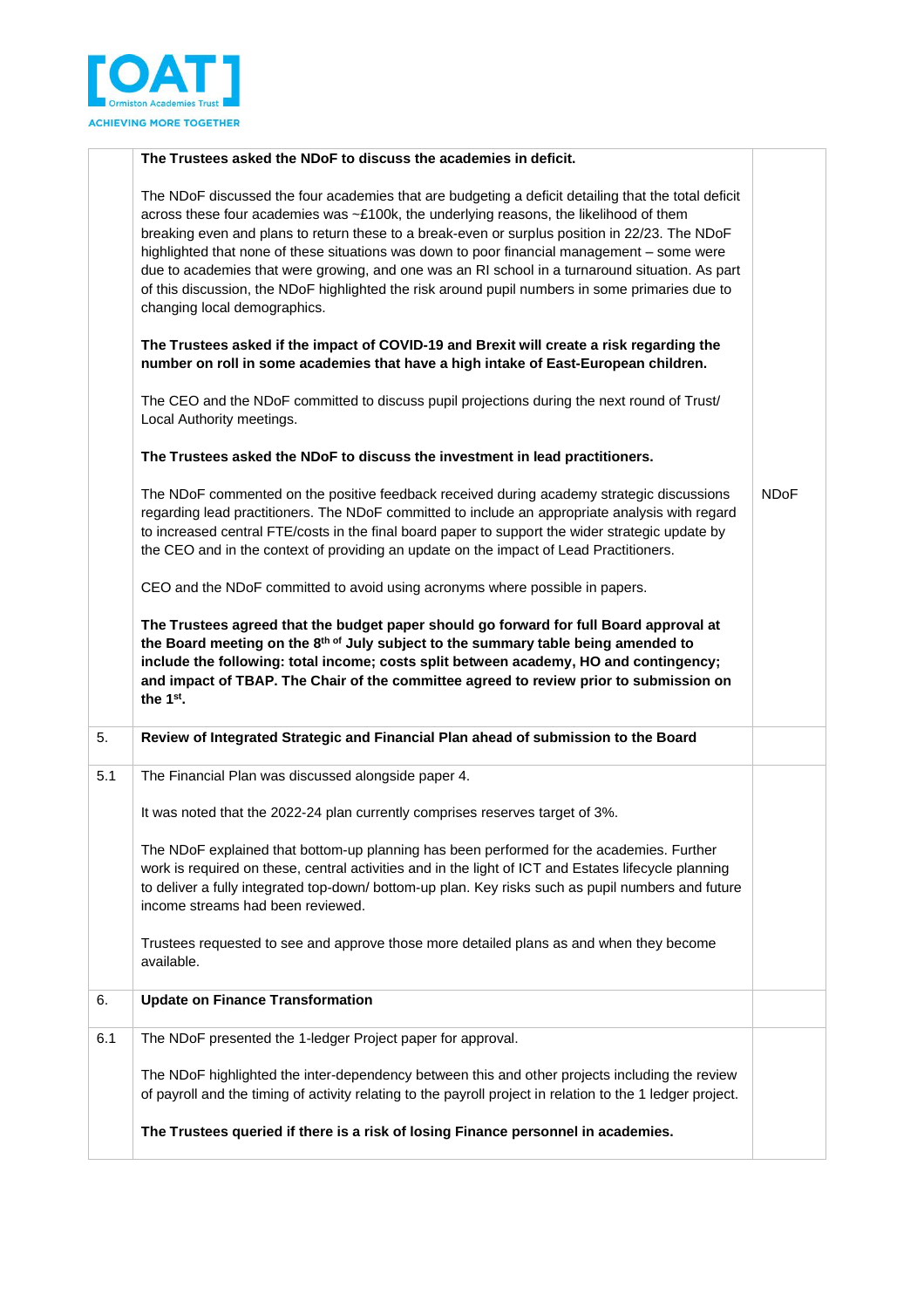

|     | The NDoF stated that this was not considered to be a high risk. However, the level of impact was<br>being carefully assessed and managed at an individual academy level. The paper was approved<br>and noted by the Trustees.                                                                                                                                               |              |
|-----|-----------------------------------------------------------------------------------------------------------------------------------------------------------------------------------------------------------------------------------------------------------------------------------------------------------------------------------------------------------------------------|--------------|
|     | The Trustees queries appropriate training and support around this project/ change.                                                                                                                                                                                                                                                                                          |              |
|     | The NDoF explained that training and support would be provided on both process and system<br>changes. This was already built into the project timetable.                                                                                                                                                                                                                    |              |
|     | The Trustees approved the project.                                                                                                                                                                                                                                                                                                                                          |              |
| 7.  | <b>Update on ICT Transformation</b>                                                                                                                                                                                                                                                                                                                                         |              |
| 7.1 | The NDoET joined the meeting at 11:40.                                                                                                                                                                                                                                                                                                                                      |              |
|     | The Trustees queried why every project is rated amber, what steps need to be taken to<br>move them to green and what can be done differently.                                                                                                                                                                                                                               |              |
|     | The NDoET explained that this was due to timings, workload and capacity within the team. The<br>focus is connectivity, to agree what each academy will receive within the contract. The IT and<br>Estates team are liaising with academies on what their requirements are.                                                                                                  |              |
|     | The Trustees encouraged the NDoET to develop a "Back to Green" plan and requested<br>that ICT be prioritised for discussion at the next F&C meeting.                                                                                                                                                                                                                        |              |
|     | In particular, the Trustees requested the following for each project:<br>Plan/ key milestones.<br>÷<br>Cost of each project.<br>$\overline{\phantom{a}}$<br>Scope of each project.<br>$\qquad \qquad \blacksquare$<br>What success looks like for each project/ benefit.<br>$\qquad \qquad \blacksquare$<br>Risks associated with each project.<br>$\overline{\phantom{0}}$ | <b>NDoET</b> |
| 8.  | <b>Update on Estates Transformation</b>                                                                                                                                                                                                                                                                                                                                     |              |
| 8.1 | The trustees asked when Bellrock is being reviewed for tender. The trustees are not<br>satisfied with Bellrock's 95% Health and Safety statutory compliance. This should be<br>100%.                                                                                                                                                                                        |              |
|     | The NDoET confirmed that the Trust has a service improvement plan with the supplier which is<br>monitored weekly.                                                                                                                                                                                                                                                           |              |
|     | The Trustees commented that the compliance of mandatory training is not to a high<br>enough standard.                                                                                                                                                                                                                                                                       |              |
|     |                                                                                                                                                                                                                                                                                                                                                                             |              |
|     | CEO will ensure that mandatory training is on the agenda in the next people committee.                                                                                                                                                                                                                                                                                      | <b>CEO</b>   |
|     | The trustees felt encouraged that the funds for building maintenance have been prioritised<br>within the Trust, however a quarter of buildings still require improvement, and it is<br>important that the Trust ensures this stays as a priority.                                                                                                                           |              |
|     | The NDoET left the meeting at 11:55.                                                                                                                                                                                                                                                                                                                                        |              |